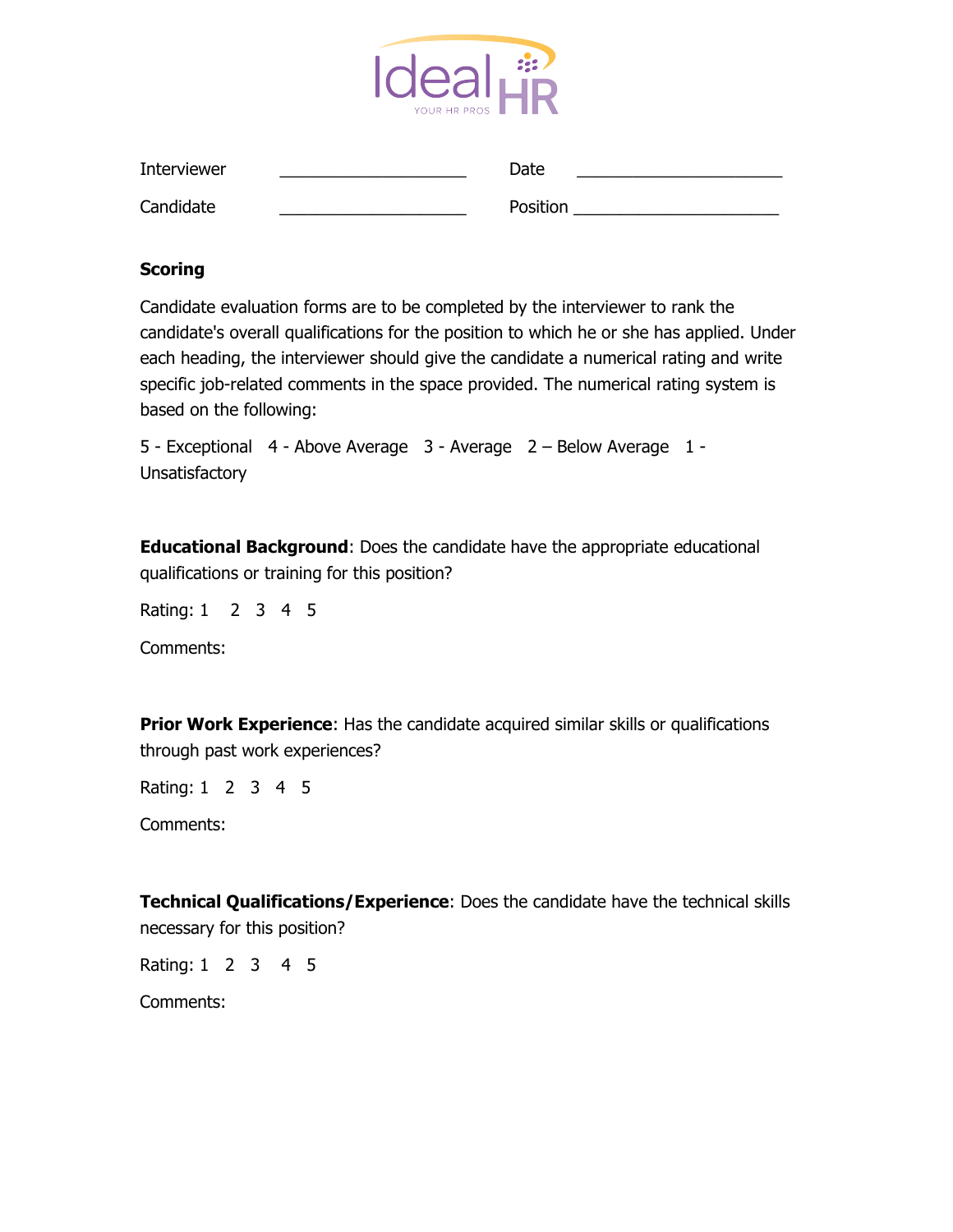

**Verbal Communication**: How were the candidate's communication skills during the interview?

Rating: 1 2 3 4 5

Comments:

**Candidate Enthusiasm**: How much interest did the candidate show in the position and the company?

Rating: 1 2 3 4 5

Comments:

**Knowledge of Company:** Did the candidate research the company prior to the interview?

Rating: 1 2 3 4 5

Comments:

**Teambuilding/Interpersonal Skills:** Did the candidate demonstrate, through his or her answers, good teambuilding/interpersonal skills?

Rating: 1 2 3 4 5

Comments:

**Initiative:** Did the candidate demonstrate, through his or her answers, a high degree of initiative?

Rating: 1 2 3 4 5

**Comments**